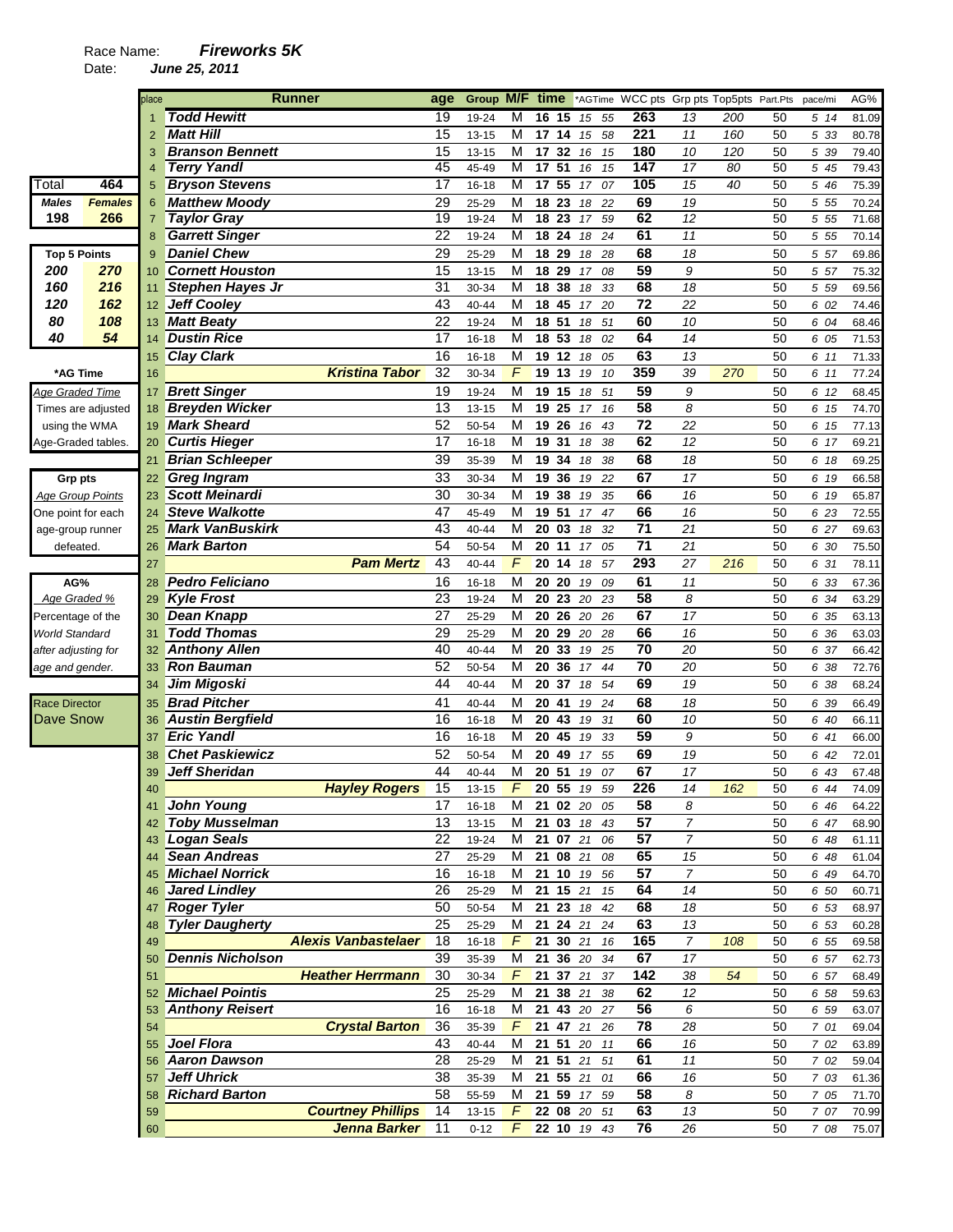| place      | <b>Runner</b>                          | age             | Group M/F         |            | time               |                      |             |          | *AGTime WCC pts Grp pts Top5pts Part.Pts |                |          | pace/mi      | AG%            |
|------------|----------------------------------------|-----------------|-------------------|------------|--------------------|----------------------|-------------|----------|------------------------------------------|----------------|----------|--------------|----------------|
| 61         | <b>Tim Harris</b>                      | 16              | 16-18             | М          |                    | 22 12                | 20          | 55       | 55                                       | 5              | 50       | 7 09         | 61.69          |
| 62         | Joe Wambo                              | 33              | 30-34             | м          |                    | 22 12                | 21          | 57       | 65                                       | 15             | 50       | 7 09         | 58.78          |
| 63         | <b>Todd Barker</b>                     | 46              | 45-49             | M          | 22 16              |                      | 20          | 06       | 65                                       | 15             | 50       | 710          | 64.17          |
| 64         | <b>Chris Bateman</b>                   | 17              | 16-18             | M          | 22 19              |                      | 21          | 19       | 54                                       | 4              | 50       | 7 11         | 60.53          |
| 65         | <b>Brian Hewitt</b>                    | 38              | 35-39             | М          | 22 22              |                      | 21          | 27       | 65                                       | 15             | 50       | 712          | 60.13          |
| 66         | <b>Ashley Gagliano</b>                 | 26              | 25-29             | F          | 22 24              |                      | 22          | 24       | 74                                       | 24             | 50       | 713          | 66.07          |
| 67         | <b>Haley Meyer</b>                     | 11              | $0 - 12$          | F          |                    | 22 43                | 20          | 12       | 75                                       | 25             | 50       | 7 19         | 73.25          |
| 68         | <b>Matt Logston</b>                    | 31              | 30-34             | M          |                    | 22 44                | 22          | 37       | 64                                       | 14             | 50       | 7 19         | 57.02          |
| 69         | <b>Aaron Ervin</b>                     | 27              | 25-29             | м          | 22 44              |                      | 22          | 44       | 60                                       | 10             | 50       | 7 19         | 56.74          |
| 70         | <b>Issac White</b>                     | 30              | 30-34             | M          | 22                 | 54                   | 22          | 51       | 63                                       | 13             | 50       | 7 22         | 56.47          |
| 71         | <b>Nicole Andreas</b>                  | 28              | 25-29             | F          |                    | $\overline{22}$ 55   | 22          | 55       | 73                                       | 23             | 50       | 7 23         | 64.58          |
| 72         | <b>Brad VanVleet</b>                   | 32              | 30-34             | M          |                    | 23 03                | 22          | 52       | 62                                       | 12             | 50       | 7 25         | 56.41          |
| 73         | <b>Brenda Burns</b>                    | 53              | 50-54             | F          |                    | 23 03                | 19          | 07       | 69                                       | 19             | 50       | 7 25         | 77.43          |
| 74         | <b>Payton Vanmiddlesworth</b>          | 10              | $0 - 12$          | F          |                    | 23 04                | 20          | 01       | 74                                       | 24             | 50       | 7 25         | 73.96          |
| 75         | <b>Charles Depew</b>                   | 33              | 30-34             | M          |                    | 23 09                | 22          | 53       | 61                                       | 11             | 50       | 7 27         | 56.37          |
| 76         | <b>Lowell Knott</b>                    | 29              | 25-29             | м          | 23 11              |                      | 23          | 10       | 59                                       | 9              | 50       | 7 28         | 55.69          |
| 77         | <b>Andrew Hoover</b>                   | 15              | 13-15             | M          | 23 14              |                      | 21          | 32       | 56                                       | 6              | 50       | 7 29         | 59.92          |
| 78         | <b>Andrew Dafler</b>                   | 23              | 19-24             | M          |                    | 23 17                | 23          | 17       | 56                                       | 6              | 50       | 7 30         | 55.40          |
| 79         | <b>Jill McKee</b>                      | 26              | 25-29             | F          |                    | 23 20                | 23          | 20       | 72                                       | 22             | 50       | 7 31         | 63.43          |
| 80         | <b>Mary Felty</b>                      | $\overline{51}$ | 50-54             | F          | $\overline{23}$ 21 |                      | 19          | 53       | 68                                       | 18             | 50       | 7 31         | 74.46          |
| 81         | <b>Rick Moore</b>                      | 52              | 50-54             | M          | 23                 | 25                   | 20          | 09       | 67                                       | 17             | 50       | 7 32         | 64.01          |
| 82         | <b>Matt Strittmatter</b>               | 51              | 50-54             | M          |                    | 23 25 20             |             | 19       | 66                                       | 16             | 50       | 7 32         | 63.50          |
| 83         | <b>Rod Waltz</b>                       | 50              | 50-54             | М          | 23 26              |                      | 20          | 30       | 65                                       | 15             | 50       | 7 33         | 62.94          |
| 84         | <b>Michelle Daffler</b>                | 33              | 30-34             | F          |                    | 23 29                | 23          | 22       | 87                                       | 37             | 50       | 7 34         | 63.35          |
| 85         | <b>Scott Toschlog</b>                  | 34              | 30-34             | M<br>F     |                    | 23 30                | 23          | 07       | 60<br>77                                 | 10             | 50       | 7 34         | 55.79          |
| 86         | <b>Leslie Rogers</b>                   | 35<br>38        | 35-39             | M          |                    | 23 37                | 23          | 20       | 64                                       | 27<br>14       | 50       | 7 36         | 63.41          |
| 87         | Jesse Jaynes<br><b>Tory Daugherty</b>  | 25              | 35-39             | F          | 23 37<br>23        | 39                   | 22          | 39       | 71                                       | 21             | 50<br>50 | 7 36         | 56.95          |
| 88<br>89   | <b>Dale Bolser</b>                     | 51              | 25-29<br>50-54    | М          | 23                 | 39                   | 23<br>20    | 39<br>31 | 64                                       | 14             | 50       | 7 37<br>7 37 | 62.58          |
| 90         | <b>Ray Seals</b>                       | 23              | 19-24             | м          | 23                 | 41                   | 23          | 41       | 55                                       | 5              | 50       | 7 37         | 62.87<br>54.47 |
| 91         | <b>Geoff Williams</b>                  | 42              | 40-44             | M          | 23                 | 42                   | 22          | 04       | 65                                       | 15             | 50       | 7 38         | 58.46          |
| 92         | <b>Ronnie Lindley</b>                  | 55              | 55-59             | M          | 23                 | 47                   | 19          | 58       | 57                                       | $\overline{7}$ | 50       | 7 39         | 64.61          |
| 93         | <b>Scott Johnson</b>                   | 33              | 30-34             | М          | 23 50              |                      | 23          | 34       | 59                                       | 9              | 50       | 7 40         | 54.76          |
| 94         | <b>Amy Rodeghero</b>                   | 27              | 25-29             | $\sqrt{2}$ |                    | 23 50                | 23          | 50       | 70                                       | 20             | 50       | 7 40         | 62.10          |
| 95         | <b>Matt Amos</b>                       | 33              | 30-34             | M          |                    | 23 55                | 23          | 38       | 58                                       | 8              | 50       | 742          | 54.56          |
| 96         | <b>Eileen Cravens</b>                  | 54              | 50-54             | F          |                    | 23 55                | 19          | 34       | 67                                       | 17             | 50       | 7 42         | 75.63          |
| 97         | <b>Courtney Hurst</b>                  | 22              | 19-24             | $\sqrt{ }$ | 23 57              |                      | 23          | 57       | 66                                       | 16             | 50       | 7 43         | 61.80          |
| 98         | <b>Tyler Rhodus</b>                    | 21              | 19-24             | M          | 23 58              |                      | 23          | 52       | 54                                       | 4              | 50       | 7 43         | 54.04          |
| 99         | <b>Keith Webster</b>                   | 46              | 45-49             | M          | 24 01              |                      | 21          | 41       | 64                                       | 14             | 50       | 7 44         | 59.50          |
| 100        | <b>Malin Lindberg</b>                  | 20              | 19-24             | F          |                    | 24 04                | 24          | 03       | 65                                       | 15             | 50       | 7 45         | 61.52          |
|            | 101 Donald Beatty                      | 42              | 40-44             | м          |                    |                      | 24 04 22 24 |          | 64                                       | 14             | 50       | 7 45         | 57.57          |
| 102        | <b>Sarah Hornak</b>                    | 15              | 13-15             | F          |                    |                      | 24 06 23 01 |          | 62                                       | 12             | 50       | 7 45         | 64.30          |
| 103        | <b>Emily Vance</b>                     | 15              | $13 - 15$         | $\sqrt{2}$ |                    | 24 09 23             |             | 04       | 61                                       | $11$           | 50       | 7 46         | 64.17          |
|            | 104 Zakk Wolf                          | 17              | $16 - 18$         | M          |                    | 24 21 23             |             | 15       | 53                                       | 3              | 50       | 7 50         | 55.47          |
|            | 105 Hennie Vanniekerk                  | 47              | 45-49             | M          | 24 21              |                      | 21          | 49       | 63                                       | 13             | 50       | 7 50         | 59.14          |
|            | 106 Dylan Frame                        | 18              | $16 - 18$         | M          |                    | 24 21                | 23          | 33       | 52                                       | 2              | 50       | 7 50         | 54.79          |
|            | 107 Gabe Beatty<br><b>Kathy Barton</b> | 11<br>55        | $0 - 12$<br>55-59 | M<br>F     |                    | 24 21 20<br>24 29 19 |             | 32       | 67<br>62                                 | 17<br>12       | 50<br>50 | 7 50<br>7 53 | 62.81          |
| 108<br>109 | <b>Sandy Grubb</b>                     | 45              | 45-49             | $\sqrt{2}$ |                    | 24 34 22             |             | 46<br>32 | 81                                       | 31             | 50       | 7 54         | 74.89<br>65.70 |
|            | 110 Ray Blevins                        | 53              | 50-54             | M          |                    | 24 39 21             |             | 02       | 63                                       | 13             | 50       | 7 56         | 61.31          |
|            | 111 Adam Cobb                          | 28              | 25-29             | M          |                    | 24 39 24             |             | 39       | 58                                       | 8              | 50       | 7 56         | 52.34          |
|            | 112 Michael Johnson                    | 48              | 45-49             | M          |                    | 24 42 21             |             | 57       | 62                                       | 12             | 50       | 7 57         | 58.76          |
|            | 113 Rick Niersbach                     | 58              | 55-59             | M          |                    | 24 45 20             |             | 15       | $\overline{56}$                          | 6              | 50       | 7 58         | 63.69          |
|            | 114 Doug Myers                         | 56              | 55-59             | M          |                    | 24 56 20             |             | 45       | 55                                       | 5              | 50       | 8 02         | 62.16          |
| 115        | <b>Tonya Paxton</b>                    | 24              | 19-24             | F          | 25 02 25           |                      |             | 02       | 64                                       | 14             | 50       | 8 03         | 59.12          |
| 116        | <b>Brigid Donahue</b>                  | 22              | 19-24             | F          |                    | 25 04 25             |             | 04       | 63                                       | 13             | 50       | 8 04         | 59.04          |
| 117        | <b>Kristen McMahon</b>                 | 23              | 19-24             | F          |                    | 25 07 25             |             | 07       | 62                                       | 12             | 50       | 8 05         | 58.93          |
|            | 118 Dave Pointis                       | 60              | 60-64             | М          |                    |                      | 25 11 20    | 15       | 53                                       | 3              | 50       | 8 06         | 63.69          |
|            | 119 Chris Larsen                       | 40              | 40-44             | M          | 25 14 23           |                      |             | 51       | 63                                       | 13             | 50       | 8 07         | 54.09          |
| 120        | <b>Misty Lindley</b>                   | 27              | 25-29             | F          | 25 15 25           |                      |             | 15       | 69                                       | 19             | 50       | 8 08         | 58.61          |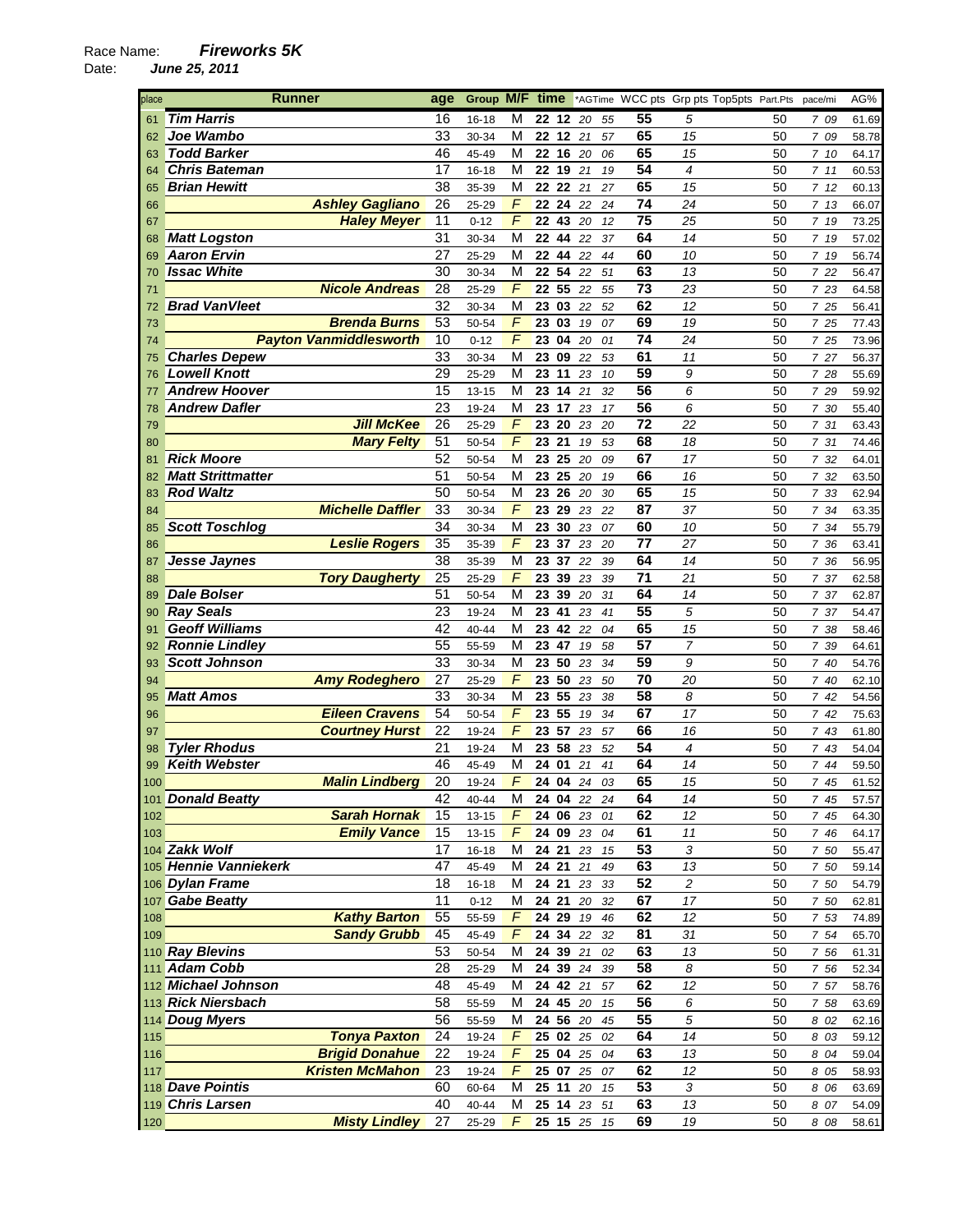| place      | <b>Runner</b>                                 | age      | Group M/F          |                     | time  |          |                      |          | *AGTime WCC pts Grp pts Top5pts Part.Pts |                          |          | pace/mi       | AG%            |
|------------|-----------------------------------------------|----------|--------------------|---------------------|-------|----------|----------------------|----------|------------------------------------------|--------------------------|----------|---------------|----------------|
| 121        | <b>Spencer Sharp</b>                          | 22       | 19-24              | М                   |       | 25 17    | 25                   | 16       | 53                                       | 3                        | 50       | 8 08          | 51.04          |
|            | 122 Darrin Dolehanty                          | 47       | 45-49              | М                   |       | 25 24    | 22                   | 45       | 61                                       | 11                       | 50       | 8 11          | 56.70          |
|            | 123 Jeremy Browning                           | 29       | 25-29              | M                   |       | 25 32 25 |                      | 31       | $\overline{57}$                          | 7                        | 50       | 8 13          | 50.57          |
|            | 124 Adam Scott                                | 36       | 35-39              | M                   | 25    | 34       | 24                   | 52       | 63                                       | 13                       | 50       | 8 14          | 51.86          |
|            | 125 Dan Dickman                               | 42       | 40-44              | M                   |       | 25 35    | 23                   | 49       | 62                                       | 12                       | 50       | 8 14          | 54.16          |
|            | 126 Colin Reynolds                            | 31       | 30-34              | M                   |       | 25 36    | 25                   | 29       | 57                                       | $\overline{7}$           | 50       | 8 14          | 50.63          |
| 127        | <b>Jessica McKinney</b>                       | 34       | 30-34              | F                   |       | 25 37    | 25                   | 25       | 86                                       | 36                       | 50       | 8 15          | 58.25          |
| 128        | <b>Kurt Hankosky</b>                          | 44       | 40-44              | M                   |       | 25 38    | 23                   | 30       | 61                                       | 11                       | 50       | 8 15          | 54.89          |
| 129        | <b>Quyen Wolfe</b>                            | 33       | 30-34              | $\sqrt{ }$          | 25    | 39       | 25                   | 31       | 85                                       | 35                       | 50       | 8 15          | 58.00          |
| 130        | <b>Tom Carrico</b>                            | 58       | 55-59              | M                   |       | 25 40    | 21                   | 00       | 54                                       | 4                        | 50       | 8 16          | 61.41          |
| 131        | <b>Mitchel Legg</b>                           | 28       | 25-29              | M                   |       | 25 42 25 |                      | 42       | 56                                       | 6                        | 50       | 8 16          | 50.20          |
| 132        | <b>Denise Selm</b>                            | 40       | 40-44              | $\sqrt{2}$          |       | 25 44    | 24                   | 43       | 76                                       | 26                       | 50       | 8 17          | 59.86          |
| 133        | <b>Amy Decker</b>                             | 45       | 45-49              | F                   |       | 25 45    | 23                   | 37       | 80                                       | 30                       | 50       | 8 17          | 62.68          |
| 134        | <b>Andy Frazier</b>                           | 32       | 30-34              | M                   |       | 25 49    | 25                   | 37       | 56                                       | 6                        | 50       | 8 19          | 50.36          |
| 135        | <b>Greg Turner</b>                            | 31       | 30-34              | M                   | 25    | 54       | 25                   | 47       | $\overline{55}$                          | 5                        | 50       | 8 20          | 50.05          |
| 136        | <b>Christie Larsen</b>                        | 37       | 35-39              | $\sqrt{ }$          |       | 25 55    | 25                   | 23       | 76                                       | 26                       | 50       | 8 21          | 58.31          |
| 137        | <b>Ashley Toschlog</b>                        | 13       | $13 - 15$          | F                   | 25 56 |          | 24                   | 02       | 60                                       | 10                       | 50       | 8 21          | 61.59          |
| 138        | <b>Gene Black</b>                             | 69       | 65-69              | M                   | 25    | 58       | 19                   | 13       | 52                                       | $\overline{c}$           | 50       | 8 21          | 67.12          |
| 139        | <b>Seth Gray</b>                              | 14       | 13-15              | M                   | 25    | 58       | 23                   | 36       | $\overline{55}$                          | 5                        | 50       | 8 21          | 54.65          |
| 140        | <b>Tim Gard</b>                               | 18       | 16-18              | M                   |       | 26 02    | 25                   | 10       | $\overline{51}$                          | $\mathbf{1}$             | 50       | 8 23          | 51.24          |
| 141        | <b>Erik Moore</b>                             | 19       | 19-24              | M                   |       | 26 02    | 25                   | 29       | 52                                       | $\overline{c}$           | 50       | 8 23          | 50.61          |
| 142        | <b>Seth Petersen</b>                          | 13       | 13-15              | M                   | 26    | 05       | 23                   | 12       | 54                                       | $\overline{\mathcal{A}}$ | 50       | 8 24          | 55.61          |
| 143        | <b>Aaron Johnson</b>                          | 35       | 35-39              | M                   |       | 26 10    | 25                   | 37       | 62                                       | 12                       | 50       | 8 25          | 50.37          |
| 144        | <b>Clifford Clark</b>                         | 57       | 55-59              | М                   |       | 26 18    | 21                   | 42       | 53                                       | 3                        | 50       | 8 28          | 59.43          |
| 145        | <b>Julia Carter</b>                           | 14       | 13-15              | F                   |       | 26 20    | 24                   | 48       | 59                                       | 9                        | 50       | 8 2 9         | 59.67          |
| 146        | <b>Angie Carpenter</b>                        | 36       | 35-39              | F                   |       | 26 26    | 26                   | 01       | 75                                       | 25                       | 50       | 8 30          | 56.89          |
| 147        | <b>Anita Dwenger</b>                          | 46       | 45-49              | $\sqrt{ }$          | 26    | 29       | 24                   | 00       | 79                                       | 29                       | 50       | 8 31          | 61.66          |
| 148        | <b>Matthew Keresman</b>                       | 50       | 50-54              | M                   | 26    | 29       | 23                   | 10       | 62                                       | 12                       | 50       | 8 31          | 55.69          |
| 149        | <b>Kevin Gramman</b>                          | 48       | 45-49              | M                   | 26    | 30       | 23                   | 33       | 60                                       | 10                       | 50       | 8 32          | 54.77          |
| 150        | Nathan Dickman                                | 10       | $0 - 12$           | М                   |       | 26 37 21 |                      | 45       | 66                                       | 16                       | 50       | 8 34          | 59.31          |
| 151        | <b>Kelly Sells</b>                            | 39       | 35-39              | M                   | 26    | 38       | 25                   | 21       | 61                                       | 11                       | 50       | 8 34          | 50.87          |
| 152        | <b>Kasey Reneau</b>                           | 17       | 16-18              | $\sqrt{2}$          | 26    | 39       | 26                   | 05       | 56                                       | 6                        | 50       | 8 35          | 56.73          |
| 153        | <b>Dustin Swonder</b>                         | 14       | 13-15              | M                   |       | 26 45    | 24                   | 19       | 53                                       | 3                        | 50       | 8 37          | 53.05          |
| 154        | <b>Dean Frame</b>                             | 50       | 50-54              | М                   |       | 26 47    | 23                   | 26       | 61                                       | 11                       | 50       | 8 37          | 55.06          |
| 155        | <b>Del Cofield</b>                            | 35       | 35-39              | М                   |       | 26 51    | 26                   | 17       | 60                                       | 10                       | 50       | 8 39          | 49.09          |
| 156        | <b>Jim McNally</b>                            | 46       | 45-49              | М                   |       | 26 57    | 24                   | 20       | 59                                       | 9                        | 50       | 8 40          | 53.02          |
| 157        | <b>Parker Jaynes</b>                          | 10       | $0 - 12$           | M                   |       | 26 58    | 22                   | 02       | 65                                       | 15                       | 50       | 8 41          | 58.54          |
| 158        | <b>Vincent Moore</b>                          | 54       | 50-54              | м                   |       | 27 02    | 22                   | 53       | 60                                       | 10                       | 50       | 8 42          | 56.37          |
| 159        | <b>Julia May</b>                              | 47       | 45-49              | F                   | 27    | 04 24    |                      | 14       | 78<br>$\overline{55}$                    | 28                       | 50       | 8 43          | 61.07          |
|            | 160 Andrew Rodeghero                          | 25       | 25-29              | М                   |       |          | 27 08 27             | 08       |                                          | 5                        | 50       | 8 44          | 47.54          |
| 161        | <b>Aimee Weaver</b><br><b>Jessica Gabbard</b> | 23       | 19-24              | F<br>$\overline{F}$ |       |          | 27 09 27 09          |          | 61<br>74                                 | 11                       | 50       | 8 4 4         | 54.51          |
| 162        | 163 Jeff Lohmoeller                           | 35       | 35-39              |                     |       |          | 27 24 27<br>27 27 24 | 05       | 59                                       | 24                       | 50       | 8 49          | 54.65          |
|            | <b>Brandi Jackson</b>                         | 50<br>30 | 50-54<br>30-34     | M<br>$\overline{F}$ |       |          | 27 28 27             | 01<br>28 | 84                                       | $\boldsymbol{9}$<br>34   | 50<br>50 | 8 50          | 53.73          |
| 164        |                                               | 54       |                    |                     |       | 27 30 23 |                      |          | 58                                       |                          |          | 8 50          | 53.90          |
|            | 165 Greg Kurtz<br><b>Kate Hoover</b>          | 17       | 50-54<br>$16 - 18$ | М<br>F              |       |          | 27 41 27             | 17<br>06 | 55                                       | 8<br>5                   | 50<br>50 | 8 51<br>8 5 5 | 55.42          |
| 166<br>167 | <b>Katie Emmenegger</b>                       | 19       | 19-24              | $\overline{F}$      |       |          | 27 44 27             | 38       | 60                                       | 10                       | 50       | 8 56          | 54.61<br>53.57 |
|            | 168 Charles Warner                            | 52       | 50-54              | М                   |       |          | 27 45 23             | 53       | $\overline{57}$                          | $\overline{7}$           | 50       | 8 56          | 54.02          |
|            | 169 Jack Frech                                | 44       | 40-44              | M                   |       | 27 46 25 |                      | 28       | 60                                       | 10                       | 50       | 8 56          | 50.67          |
| 170        | <b>Alexa Lingg</b>                            | 15       | 13-15              | F                   |       | 27 47 26 |                      | 32       | 58                                       | 8                        | 50       | 8 57          | 55.78          |
|            | 171 Kevin Lingg                               | 35       | 35-39              | М                   |       | 27 48 27 |                      | 13       | 59                                       | 9                        | 50       | 8 57          | 47.41          |
|            | 172 Austin Farlow                             | 8        | $0 - 12$           | М                   |       |          | 27 53 21             | 08       | 64                                       | 14                       | 50       | 8 58          | 61.04          |
| 173        | <b>Michelle Simpson</b>                       | 33       | 30-34              | $\overline{F}$      |       |          | 28 04 27             | 55       | 83                                       | 33                       | 50       | 9 02          | 53.01          |
| 174        | <b>Christina Falcone</b>                      | 33       | 30-34              | $\sqrt{2}$          |       | 28 07    | 27                   | 58       | 82                                       | 32                       | 50       | 9 03          | 52.91          |
|            | 175 Jonathan Geise                            | 24       | 19-24              | M                   |       | 28 08 28 |                      | 08       | 51                                       | $\mathbf{1}$             | 50       | 9 03          | 45.85          |
|            | 176 Chip Foster                               | 51       | 50-54              | М                   |       |          | 28 12 24             | 28       | 56                                       | 6                        | 50       | 9 05          | 52.73          |
|            | 177 Casino Casey                              | 42       | 40-44              | М                   |       |          | 28 17 26             | 20       | 59                                       | 9                        | 50       | 9 06          | 48.99          |
| 178        | <b>Cristen Hale</b>                           | 15       | 13-15              | F                   |       |          | 28 18 27             | 02       | 57                                       | $\overline{7}$           | 50       | 9 07          | 54.76          |
|            | 179 Dustin Russell                            | 31       | 30-34              | M                   |       | 28 22 28 |                      | 14       | 54                                       | 4                        | 50       | 9 08          | 45.70          |
|            | 180 Kevin Shelley                             | 45       | 45-49              | М                   |       |          | 28 28 25             | 54       | 58                                       | 8                        | 50       | 9 10          | 49.80          |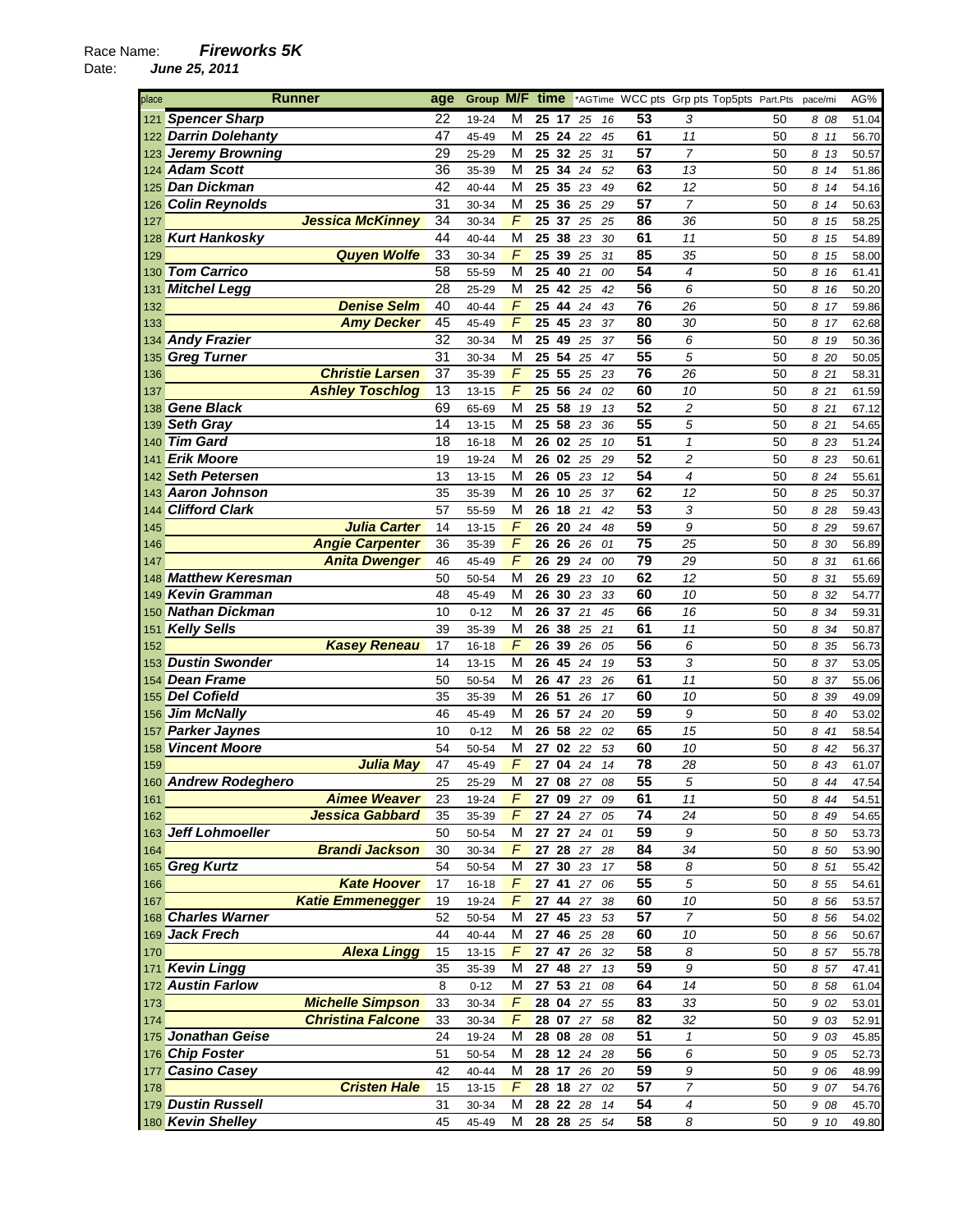| place      | Runner                         | age            | Group M/F time             |            |          |        |    | *AGTime WCC pts Grp pts Top5pts Part.Pts |                |          | pace/mi        | AG%   |
|------------|--------------------------------|----------------|----------------------------|------------|----------|--------|----|------------------------------------------|----------------|----------|----------------|-------|
| 181        | <b>Manda Light</b>             | 29             | F<br>25-29                 | 28 33      |          | 28     | 33 | 68                                       | 18             | 50       | 9 11           | 51.84 |
| 182        | <b>David Musser</b>            | 49             | M<br>45-49                 | 28         | 35       | 25     | 12 | $\overline{57}$                          | $\overline{7}$ | 50       | 9 12           | 51.19 |
| 183        | <b>Michelle Baker</b>          | 34             | $\overline{F}$<br>30-34    | 28 38      |          | 28     | 24 | 81                                       | 31             | 50       | 9 13           | 52.11 |
| 184        | <b>Aimee Vanmiddlesworth</b>   | 41             | F<br>40-44                 | 28 41      |          | 27     | 21 | 75                                       | 25             | 50       | 9 14           | 54.13 |
| 185        | <b>D'Nette Musser</b>          | 46             | F<br>45-49                 | 28 51      |          | 26     | 09 | 77                                       | 27             | 50       | 9 17           | 56.60 |
| 186        | <b>Kimberly Hall</b>           | 45             | F<br>45-49                 | 28 51      |          | 26     | 27 | $\overline{76}$                          | 26             | 50       | 9 17           | 55.94 |
|            | <b>Heather Wampole</b>         | 29             | F                          | 28         | 56       | 28     | 56 | 67                                       | 17             | 50       | 9 19           | 51.15 |
| 187        | <b>Denise Retz</b>             | 32             | 25-29<br>$\overline{F}$    | 28 58 28   |          |        |    | 80                                       | 30             | 50       |                |       |
| 188        | <b>Dennis Mann</b>             | 67             | 30-34<br>M                 | 28 58      |          |        | 53 | 51                                       | $\mathbf{1}$   |          | 9 19           | 51.24 |
| 189        |                                |                | 65-69<br>F                 |            |          | 21     | 52 | 66                                       |                | 50       | 9 19           | 58.99 |
| 190        | <b>Belinda Gray</b>            | 52             | 50-54                      | 29         | 01       | 24     | 23 |                                          | 16             | 50       | 9 20           | 60.71 |
| 191        | <b>Debra Uhrick</b>            | 51             | F<br>50-54                 | 29         | 04       | 24     | 44 | 65                                       | 15             | 50       | 9 21           | 59.82 |
| 192        | <b>Missy Moore</b>             | 43             | F<br>40-44                 | 29         | 10       | 27     | 19 | 74                                       | 24             | 50       | 9 23           | 54.18 |
| 193        | <b>Aubrey Gibb</b>             | 12             | $\overline{F}$<br>$0 - 12$ | 29 18      |          | 26     | 38 | 73                                       | 23             | 50       | 9 26           | 55.56 |
| 194        | Anya Johnsman                  | 27             | $\overline{F}$<br>25-29    | 29         | 18       | 29     | 18 | 66                                       | 16             | 50       | 9 26           | 50.51 |
| 195        | <b>Payton Waltz</b>            | 14             | F<br>13-15                 | 29         | 26       | 27     | 43 | 56                                       | 6              | 50       | 9 28           | 53.38 |
| 196        | <b>Amy Barrett</b>             | 41             | F<br>40-44                 | 29         | 28       | 28     | 05 | 73                                       | 23             | 50       | 9 29           | 52.69 |
| 197        | <b>Rinda Kieffer</b>           | 34             | $\overline{F}$<br>30-34    | 29 30      |          | 29     | 16 | $\overline{79}$                          | 29             | 50       | 9 30           | 50.58 |
| 198        | <b>Sabrena Bartram</b>         | 48             | F<br>45-49                 | 29         | 31       | 26     | 06 | $\overline{75}$                          | 25             | 50       | 9 30           | 56.70 |
| 199        | <b>Joe Farlow</b>              | 36             | M<br>35-39                 | 29 36      |          | 28     | 48 | 58                                       | 8              | 50       | 9 32           | 44.80 |
| 200        | <b>Jack Rusch</b>              | 39             | M<br>35-39                 | 29 36      |          | 28     | 11 | 57                                       | $\overline{7}$ | 50       | 9 32           | 45.77 |
| 201        | <b>Liz Byrd</b>                | 25             | F<br>25-29                 | 29         | 39       | 29     | 39 | 65                                       | 15             | 50       | 9 33           | 49.92 |
| 202        | <b>Anna Deering</b>            | 23             | F<br>19-24                 |            | 29 40 29 |        | 40 | 59                                       | 9              | 50       | 9 33           | 49.89 |
| 203        | <b>Betsy Bowman</b>            | 29             | F<br>25-29                 | 29 43      |          | 29     | 43 | 64                                       | 14             | 50       | 9 34           | 49.80 |
| 204        | <b>Ashley Foster</b>           | 15             | $\sqrt{2}$<br>13-15        | 29         | 48       | 28     | 28 | $\overline{55}$                          | 5              | 50       | 9 36           | 52.00 |
|            | 205 Marcos Ponce               | 35             | M<br>35-39                 | 29 49      |          | 29     | 11 | 56                                       | 6              | 50       | 9 36           | 44.20 |
| 206        | <b>Tom Pennington</b>          | 54             | M<br>50-54                 | 29 49      |          | 25     | 14 | 55                                       | 5              | 50       | 9 36           | 51.11 |
| 207        | <b>Melanie Roberts</b>         | 38             | F<br>35-39                 | 29 53      |          | 29     | 06 | 73                                       | 23             | 50       | 9 37           | 50.86 |
| 208        | <b>Jarred Foust</b>            | 17             | M<br>16-18                 | 29 57      |          | 28     | 36 | $\overline{50}$                          | 0              | 50       | 9 38           | 45.10 |
| 209        | <b>Kara Gallaher</b>           | 14             | $\sqrt{ }$<br>13-15        | 29 58      |          | 28     | 14 | 54                                       | $\overline{4}$ | 50       | 9 39           | 52.43 |
| 210        | <b>Sidney Braff</b>            | 9              | $\sqrt{2}$<br>$0 - 12$     | 30 02      |          | 25     | 20 | 72                                       | 22             | 50       | 9 40           | 58.43 |
| 211        | <b>Scott Wright</b>            | 41             | M<br>40-44                 | 30 06      |          | 28     | 14 | 58                                       | 8              | 50       | 9 41           | 45.69 |
| 212        | <b>Stacy Braff</b>             | 49             | F<br>45-49                 | 30 08      |          | 26     | 19 | 74                                       | 24             | 50       | 9 42           | 56.24 |
|            | 213 Lanny Braff                | 42             | M<br>40-44                 | 30 08      |          | 28     | 03 | 57                                       | $\overline{7}$ | 50       | 9 42           | 45.98 |
| 214        | <b>Matt Glover</b>             | 15             | M<br>13-15                 | 30 09      |          | 27     | 56 | 52                                       | $\overline{c}$ | 50       | 9 42           | 46.18 |
| 215        | <b>Sarah Dickman</b>           | 11             | $\overline{F}$<br>$0 - 12$ | 30         | 16       | 26     | 55 | $\overline{71}$                          | 21             | 50       | 9 45           | 54.98 |
| 216        | <b>Ashley Valentine-Derrer</b> | 38             | $\overline{F}$<br>35-39    | 30 19      |          | 29     | 31 | $\overline{72}$                          | 22             | 50       | 9 45           | 50.14 |
| 217        | <b>Michael Jacob</b>           | 33             | M<br>30-34                 | 30         | 19       | 29     | 58 | $\overline{53}$                          | 3              | 50       | 9 45           | 43.05 |
| 218        | <b>Chelsea Hale</b>            | 18             | F<br>$16 - 18$             | 30 21      |          | 30     | 02 | 54                                       | 4              | 50       | 9 46           | 49.29 |
| 219        | <b>Megan Frame</b>             | 21             | $\overline{F}$<br>19-24    | 30         | 21       | 30     | 21 | 58                                       | 8              | 50       | 9 4 6          | 48.76 |
|            | 220 Thomas Hale                | 50             | M<br>50-54                 | 30 22      |          | 26     | 34 | 54                                       | 4              | 50       | 9 46           | 48.57 |
|            | 221 Brian Massey               | 48             | 45-49<br>М                 |            | 30 27 27 |        | 04 | 56                                       | 6              | 50       | 9 48           | 47.66 |
| 222        | <b>Lindsay Desantis</b>        | 23             | F<br>19-24                 | 30 31      |          | $30\,$ | 31 | 57                                       | 7              | 50       | 9 4 9          | 48.50 |
| 223        | <b>Melanie McDaniel</b>        | 46             | $\overline{F}$<br>45-49    | 30 35 27   |          |        | 43 | 73                                       | 23             | 50       | 9 51           | 53.40 |
| 224        | <b>Jayden Bussell</b>          | 8              | М<br>$0 - 12$              | 30 39 23   |          |        | 14 | 63                                       | 13             | 50       | 9 52           | 55.53 |
| 225        | <b>Heather Caldwell</b>        | 34             | F<br>30-34                 | 30 39 30   |          |        | 24 | 78                                       | 28             | 50       | 9 52           | 48.68 |
| 226        | <b>Stacey Neal</b>             | 39             | $\sqrt{2}$<br>35-39        | 30 40      |          | 29     | 40 | $\overline{71}$                          | 21             | 50       | 9 52           | 49.88 |
| 227        | <b>Gwynne Justice</b>          | 42             | F<br>40-44                 | 30 42 29   |          |        | 01 | 72                                       | 22             | 50       | 9 53           | 51.00 |
| 228        | <b>Lisa Grubaugh</b>           | 41             | F<br>40-44                 | 30 42 29   |          |        | 16 | 71                                       | 21             | 50       | 9 53           | 50.57 |
|            | 229 Curt Spaulding             | 49             | 45-49<br>M                 | 30 45 27   |          |        | 07 | 55                                       | 5              | 50       | 9 54           | 47.58 |
|            | 230 Brendon Brown              | $\overline{7}$ | M<br>$0 - 12$              | 31 01 22   |          |        | 29 | 62                                       | 12             | 50       | 9 5 9          | 57.37 |
| 231        | <b>Brenda Baumer</b>           | 47             | $\sqrt{2}$<br>45-49        | 31 03 27   |          |        | 48 | $\overline{72}$                          | 22             | 50       | 9 5 9          | 53.24 |
| 232        | <b>Lindsay Whirley</b>         | 18             | F<br>$16 - 18$             | 31         | 03 30    |        | 43 | 53                                       | 3              | 50       | 9 59           | 48.18 |
| 233        | <b>Mariah Seals</b>            | 19             | $\overline{F}$<br>19-24    | 31 11      |          | 31     | 04 | 56                                       | 6              | 50       | 10 02          | 47.65 |
| 234        | <b>Samantha Wilson</b>         | 12             | F<br>$0 - 12$              | 31 16 28   |          |        | 25 | 70                                       | 20             | 50       | 10 04          | 52.07 |
|            | 235 Kyle Kolopanis             | 28             | 25-29<br>М                 | 31 18 31   |          |        | 18 | 54                                       | 4              | 50       | 10 04          | 41.22 |
|            | 236 Anthony Lang               | 40             | М<br>40-44                 | 31 21      |          | 29     | 38 | $\overline{56}$                          | 6              | 50       | 10 05          |       |
|            | <b>Tad Barrett</b>             | 37             | M<br>35-39                 | 31         | 25       | 30     | 21 | $\overline{55}$                          | 5              | 50       | 10 07          | 43.54 |
| 237<br>238 | <b>Celeste Badger</b>          | 28             | F                          | $31$ 31 31 |          |        | 31 | 63                                       | 13             | 50       |                | 42.50 |
|            | 239 Cole Farlow                | 6              | 25-29<br>М                 | 31 32 21   |          |        | 45 | 61                                       | 11             |          | 10 09<br>10 09 | 46.96 |
| 240        | <b>Stephanie Farlow</b>        | 33             | $0 - 12$<br>F<br>30-34     | 31 32 31   |          |        |    | 77                                       | 27             | 50<br>50 | 10 09          | 59.30 |
|            |                                |                |                            |            |          |        | 22 |                                          |                |          |                | 47.18 |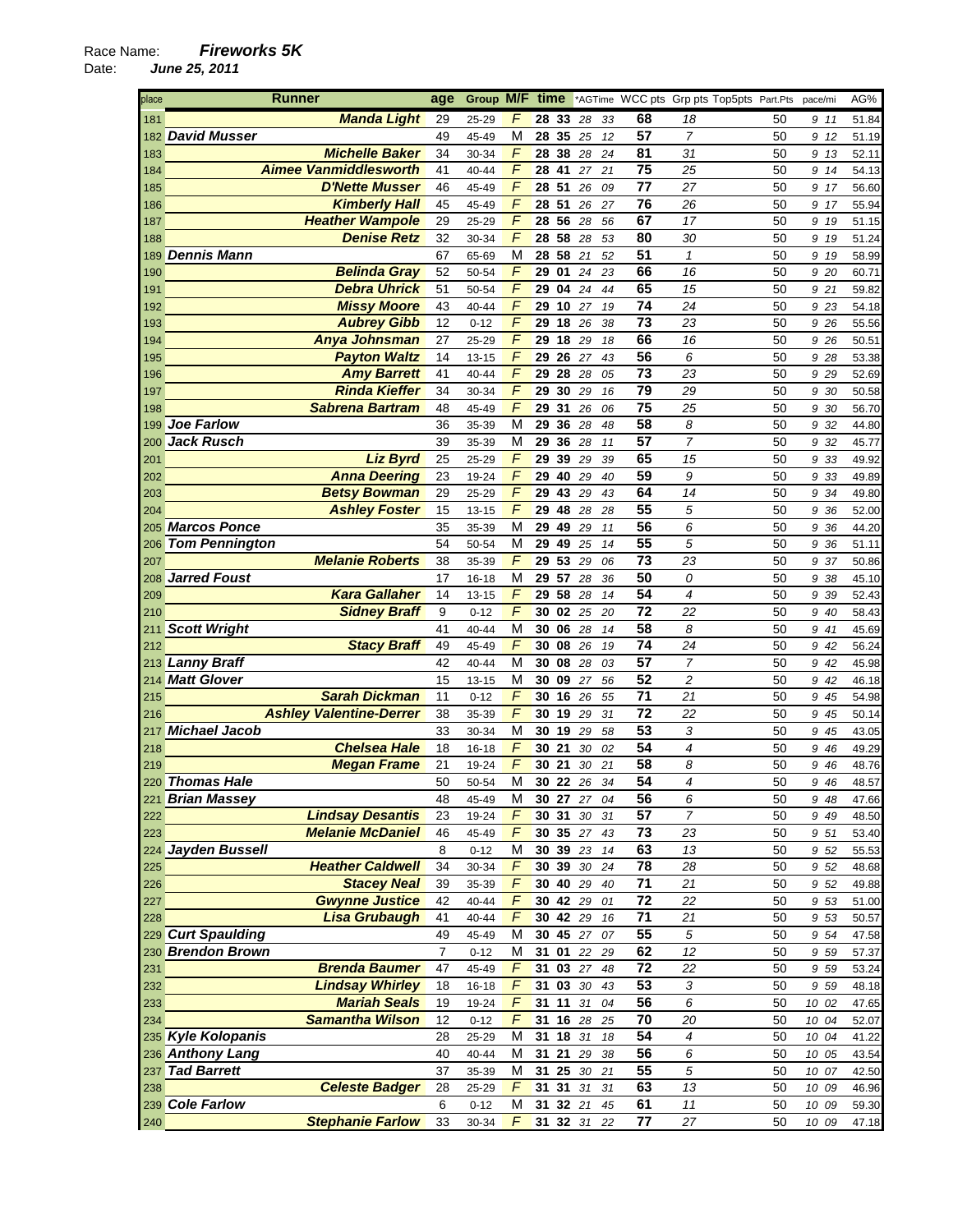| place | <b>Runner</b>                                    | age      | Group M/F time |                         |                  |    |        |    | *AGTime WCC pts Grp pts Top5pts Part.Pts |                          |    | pace/mi      | AG%   |
|-------|--------------------------------------------------|----------|----------------|-------------------------|------------------|----|--------|----|------------------------------------------|--------------------------|----|--------------|-------|
| 241   | <b>Braxtyn Hurley</b>                            | 11       | $0 - 12$       | F                       | 31               | 34 | 28     | 05 | 69                                       | 19                       | 50 | 10 10        | 52.72 |
|       | 242 Brent Bowman                                 | 26       | 25-29          | M                       | 31               | 34 | 31     | 34 | 53                                       | 3                        | 50 | 10 10        | 40.87 |
| 243   | <b>Katie Rudy</b>                                | 31       | 30-34          | $\sqrt{2}$              | 31 36            |    | 31     | 34 | 76                                       | 26                       | 50 | 10 10        | 46.90 |
| 244   | <b>Jordan Diaz</b>                               | 19       | 19-24          | F                       | 31               | 43 | 31     | 36 | 55                                       | 5                        | 50 | 10 13        | 46.85 |
| 245   | <b>Judy Pierce</b>                               | 49       | 45-49          | F                       | 32 01            |    | 27     | 58 | 71                                       | 21                       | 50 | 10 18        | 52.93 |
|       | <b>Amanda Townsend</b>                           | 30       |                | F                       | 32 02            |    | 32     |    | 75                                       | 25                       | 50 |              |       |
| 246   |                                                  |          | 30-34          |                         |                  |    |        | 01 | 54                                       |                          |    | 10 19        | 46.22 |
| 247   | <b>Brian Derrer</b>                              | 37       | 35-39          | M                       | 32 06            |    | 31     | 01 |                                          | $\overline{\mathcal{A}}$ | 50 | 10 20        | 41.59 |
| 248   | <b>Kelly Dungan</b>                              | 30       | 30-34          | $\sqrt{2}$              | 32 10            |    | 32     | 09 | 74                                       | 24                       | 50 | 10 21        | 46.02 |
| 249   | <b>Beth Beatty</b>                               | 36       | 35-39          | $\sqrt{2}$              | 32 17            |    | 31     | 46 | 70                                       | 20                       | 50 | 10 23        | 46.58 |
|       | 250 Joseph Wilmot                                | 35       | 35-39          | M                       | 32 21            |    | 31     | 40 | 53                                       | 3                        | 50 | 10 25        | 40.74 |
| 251   | <b>Andrew Wilmot</b>                             | 9        | $0 - 12$       | М                       | 32 21            |    | 25     | 31 | 60                                       | 10                       | 50 | 10 25        | 50.57 |
| 252   | <b>Linsey Moore</b>                              | 27       | 25-29          | F                       | 32 44            |    | 32     | 44 | 62                                       | 12                       | 50 | 10 32        | 45.21 |
| 253   | <b>Lindsay Boatright</b>                         | 31       | 30-34          | $\overline{F}$          | 32               | 50 | 32     | 47 | 73                                       | 23                       | 50 | 10 34        | 45.13 |
| 254   | <b>Sue King</b>                                  | 49       | 45-49          | $\overline{F}$          | 33 14 29         |    |        | 01 | 70                                       | 20                       | 50 | 10 42        | 50.99 |
| 255   | <b>Mike Glover</b>                               | 41       | 40-44          | M                       | 33               | 18 | 31     | 14 | 55                                       | 5                        | 50 | 10 43        | 41.30 |
| 256   | <b>Aaron Glover</b>                              | 10       | $0 - 12$       | М                       | 33 18 27         |    |        | 13 | 59                                       | 9                        | 50 | 10 43        | 47.41 |
| 257   | <b>Lynn Neanen</b>                               | 43       | 40-44          | F                       | 33 26            |    | 31     | 19 | 70                                       | 20                       | 50 | 10 46        | 47.27 |
| 258   | <b>Angie Witham</b>                              | 48       | 45-49          | F                       | 33               | 28 | 29     | 36 | 69                                       | 19                       | 50 | 10 46        | 50.01 |
| 259   | <b>Tessa Rhodus</b>                              | 14       | 13-15          | $\sqrt{2}$              | 33 40            |    | 31     | 43 | 53                                       | 3                        | 50 | 10 50        | 46.67 |
|       | 260 Wayne Roussel                                | 41       | 40-44          | $\overline{\mathsf{M}}$ | 33 42            |    | 31     | 37 | 54                                       | $\overline{\mathcal{A}}$ | 50 | 10 51        | 40.81 |
| 261   | <b>Gail Gioeli-Mullins</b>                       | 41       | 40-44          | $\overline{F}$          | 33 43            |    | 32     | 09 | 69                                       | 19                       | 50 | 10 51        | 46.05 |
|       | 262 Blake Creech                                 | 8        | $0 - 12$       | М                       | 33 43            |    | 25     | 33 | 58                                       | 8                        | 50 | 10 51        | 50.48 |
| 263   | <b>Salena Depew</b>                              | 30       | 30-34          | F                       | 33 44            |    | 33     | 43 | $\overline{72}$                          | 22                       | 50 | 10 51        | 43.89 |
| 264   | <b>Lisa Wicker</b>                               | 25       | 25-29          | $\overline{F}$          | 33               | 49 | 33     | 49 | 61                                       | 11                       | 50 | 10 53        | 43.77 |
| 265   | <b>Diana Fahl</b>                                | 54       | 50-54          | $\sqrt{2}$              | 33 53            |    | 27     | 43 | 64                                       | 14                       | 50 | 10 54        | 53.38 |
| 266   | <b>Nufrio Grant</b>                              | 10       | $0 - 12$       | M                       | 33 54            |    | 27     | 42 | 57                                       | $\overline{7}$           | 50 | 10 55        | 46.57 |
| 267   | <b>Ralana Shelley</b>                            | 40       | 40-44          | F                       | 33               | 56 | 32     | 36 | 68                                       | 18                       | 50 | 10 55        | 45.39 |
| 268   | Jasson Wickman                                   | 28       | 25-29          | M                       | 33 57            |    | 33     | 57 | $\overline{52}$                          | 2                        | 50 | 10 56        | 38.00 |
| 269   | <b>Brittany Cohee</b>                            | 17       | 16-18          | F                       | 34               | 00 | 33     | 17 | $\overline{52}$                          | $\overline{c}$           | 50 | 10 57        | 44.46 |
|       | <b>Teresa Runnels</b>                            | 58       | 55-59          | $\overline{F}$          | 34 06            |    | 26     | 24 | 61                                       | 11                       | 50 |              |       |
| 270   | <b>Tammy Glenn</b>                               | 43       |                | $\overline{F}$          | 34               | 08 |        |    | 67                                       | 17                       | 50 | 10 59        | 56.07 |
| 271   | Jeffrey Glenn                                    | 45       | 40-44          | M                       | 34 08            |    | 31     | 58 | 54                                       | 4                        | 50 | 10 59        | 46.30 |
| 272   |                                                  |          | 45-49          |                         |                  |    | 31     | 03 | 52                                       |                          |    | 10 59        | 41.54 |
|       | 273 Brian Carpenter                              | 38       | 35-39          | М<br>$\sqrt{2}$         | 34 35            |    | 33     | 10 | 69                                       | 2<br>19                  | 50 | 11 08        | 38.89 |
| 274   | <b>Philly Inderstrodt</b><br><b>Starla Peach</b> | 38<br>36 | 35-39          | $\sqrt{2}$              | 34               | 37 | 33     | 42 | 68                                       | 18                       | 50 | 11 09        | 43.91 |
| 275   |                                                  |          | 35-39          | $\sqrt{ }$              | 34               | 42 | 34     | 09 | 71                                       |                          | 50 | 11 10        | 43.34 |
| 276   | <b>Cassey Kelley</b>                             | 32       | 30-34          | F                       | 34 44            |    | 34     | 38 |                                          | 21                       | 50 | 1111         | 42.73 |
| 277   | <b>Tierney Inderstrodt</b>                       | 11       | $0 - 12$       |                         | 34 48            |    | 30     | 57 | 68                                       | 18                       | 50 | 11<br>12     | 47.82 |
| 278   | <b>Pat Bowers</b><br><b>Elizabeth Farmer</b>     | 68       | 65-69          | F                       | 34               | 49 | 23     | 07 | 52                                       | 2                        | 50 | 11<br>12     | 64.03 |
| 279   |                                                  | 9        | $0 - 12$       | F<br>F                  | 35 00            |    | 29     | 31 | 67<br>67                                 | 17                       | 50 | 11 16        | 50.14 |
| 280   | <b>Katherine Kafka</b>                           | 36       | 35-39          |                         | 35 03            |    | 34     | 30 |                                          | 17                       | 50 | 11<br>17     | 42.91 |
| 281   | <b>Riley Shipman</b>                             | 7        | $0 - 12$       | F                       | 35 13 27         |    |        | 46 | 66                                       | 16                       | 50 | 11 20        | 53.29 |
| 282   | <b>Angie Shipman</b>                             | 38       | 35-39          | $\overline{F}$          | $35 \t17$        |    | $34\,$ | 21 | 66                                       | 16                       | 50 | 11 21        | 43.08 |
| 283   | <b>Anna Lohmoeller</b>                           | 46       | 45-49          | F                       | 35 <sub>18</sub> |    | 31     | 59 | 68                                       | 18                       | 50 | 11 22        | 46.26 |
| 284   | <b>Patricia Lozano</b>                           | 34       | 30-34          | F                       | 35 25 35         |    |        | 08 | 70                                       | 20                       | 50 | 11 24        | 42.13 |
| 285   | <b>Sherry Marcum</b>                             | 48       | 45-49          | F                       | 35 29 31         |    |        | 23 | 67                                       | 17                       | 50 | 11 25        | 47.17 |
| 286   | <b>Berneice Tipton</b>                           | 51       | 50-54          | F                       | 35 29 30         |    |        | 12 | 63                                       | 13                       | 50 | 11 25        | 49.00 |
|       | 287 Braden Whited                                | 13       | $13 - 15$      | M                       | 35 43 31         |    |        | 46 | 51                                       | $\mathbf{1}$             | 50 | 11 30        | 40.61 |
| 288   | <b>Kim Wright</b>                                | 42       | 40-44          | F                       | 36 01            |    | 34     | 03 | 66                                       | 16                       | 50 | 11 36        | 43.47 |
|       | 289 Jason Hamilton                               | 33       | 30-34          | М                       | 36 10 35         |    |        | 45 | 52                                       | 2                        | 50 | 11 38        | 36.08 |
| 290   | <b>Monica Herrman</b>                            | 13       | $13 - 15$      | F                       | 36 12 33         |    |        | 33 | 52                                       | $\overline{c}$           | 50 | 11 39        | 44.12 |
| 291   | <b>Shay Herrman</b>                              | 39       | 35-39          | F                       | 36 13 35         |    |        | 03 | 65                                       | 15                       | 50 | 11 39        | 42.23 |
| 292   | <b>Tammy Farmer</b>                              | 39       | 35-39          | $\overline{F}$          | 36 30            |    | 35     | 19 | 64                                       | 14                       | 50 | 11<br>45     | 41.91 |
| 293   | <b>Taryn Wagers</b>                              | 32       | 30-34          | $\overline{F}$          | 36 33 36         |    |        | 27 | 69                                       | 19                       | 50 | 11 46        | 40.61 |
| 294   | <b>Kristen Brunton</b>                           | 37       | 35-39          | $\sqrt{2}$              | 36 35            |    | 35     | 50 | 63                                       | 13                       | 50 | $11\,$<br>47 | 41.31 |
|       | 295 Lorenzo Salazar                              | 59       | 55-59          | М                       | 36 38 29         |    |        | 43 | 52                                       | $\sqrt{2}$               | 50 | 11 47        | 43.40 |
| 296   | <b>Olivia Swonder</b>                            | 11       | $0 - 12$       | F                       | 36 40 32         |    |        | 37 | 65                                       | 15                       | 50 | 11 48        | 45.38 |
| 297   | <b>Alice Mehaffy</b>                             | 46       | 45-49          | F                       | 37 12 33         |    |        | 43 | 66                                       | 16                       | 50 | 11 58        | 43.90 |
| 298   | <b>Jennifer Phillips</b>                         | 35       | 35-39          | $\overline{F}$          | 37 16            |    | 36     | 50 | 62                                       | 12                       | 50 | 11 59        | 40.18 |
|       | 299 Dwayne Phillips                              | 35       | 35-39          | M                       | 37 18 36         |    |        | 31 | 51                                       | $\mathbf{1}$             | 50 | 12 00        | 35.33 |
|       | 300 Andrew Green                                 | 10       | $0 - 12$       | М                       | 37 36 30         |    |        | 43 | 56                                       | 6                        | 50 | 12 06        | 41.99 |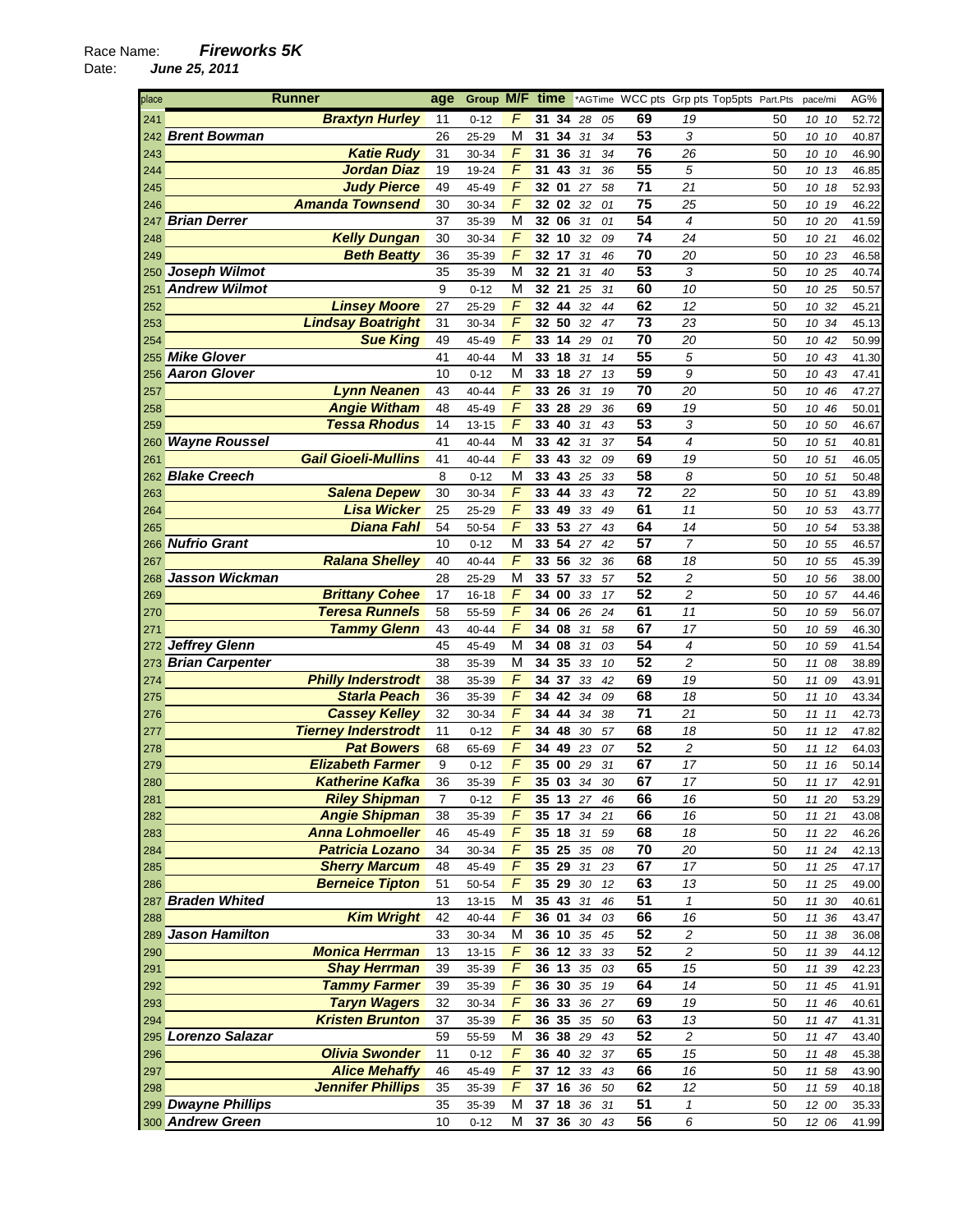| place | <b>Runner</b>            | age            | Group M/F time |                |          |    |       |          |                 | *AGTime WCC pts Grp pts Top5pts Part.Pts |    | pace/mi        | AG%   |
|-------|--------------------------|----------------|----------------|----------------|----------|----|-------|----------|-----------------|------------------------------------------|----|----------------|-------|
| 301   | <b>Emmie Newton</b>      | 32             | 30-34          |                | 37       | 36 | 37    | 29       | 68              | 18                                       | 50 | 12 06          | 39.48 |
| 302   | <b>Elin Tydor</b>        | 35             | 35-39          | $\overline{F}$ | 37       | 37 | 37    | 11       | 61              | 11                                       | 50 | 12<br>06       | 39.81 |
| 303   | <b>Angie Rhodus</b>      | 39             | 35-39          | $\sqrt{2}$     | $37 52$  |    | 36    | 38       | 60              | 10                                       | 50 | 12 11          | 40.39 |
| 304   | <b>Kara Newman</b>       | 30             | 30-34          | $\sqrt{2}$     | 37       | 56 | 37    | 55       | 67              | 17                                       | 50 | 12 13          | 39.03 |
| 305   | <b>Sayward Salazar</b>   | 31             | 30-34          | F              | 38       | 17 | 38    | 14       | 66              | 16                                       | 50 | 12 19          | 38.71 |
| 306   | <b>Erica Barker</b>      | 9              | $0 - 12$       | F              | 38       | 24 | 32    | 23       | 64              | 14                                       | 50 | 12 22          | 45.70 |
| 307   | <b>Jane Barker</b>       | 45             | 45-49          | $\sqrt{2}$     | 38 25    |    | 35    | 14       | 65              | 15                                       | 50 | 12 22          | 42.01 |
| 308   | <b>Kathy Sweet</b>       | 57             | 55-59          | $\sqrt{ }$     | 38 44    |    | 30    | 25       | 60              | 10                                       | 50 | 12 28          | 48.67 |
| 309   | <b>Cindy DeJong</b>      | 58             | 55-59          | $\overline{F}$ | 38       |    | 45 29 | 59       | 59              | 9                                        | 50 | 12 28          | 49.34 |
|       | <b>Bobbie Brown</b>      | 55             |                | F              | 39       | 05 | 31    |          | 58              | 8                                        | 50 |                |       |
| 310   |                          |                | 55-59          | F              |          |    |       | 33       | 63              |                                          |    | 12 35          | 46.91 |
| 311   | <b>Regan Klein</b>       | 10             | $0 - 12$       |                | 39       | 39 | 34    | 24       |                 | 13                                       | 50 | 12 46          | 43.03 |
| 312   | <b>Ella Nicholson</b>    | $\overline{7}$ | $0 - 12$       | $\sqrt{ }$     | 39       | 40 | 31    | 17       | 62              | 12                                       | 50 | 12 46          | 47.31 |
| 313   | <b>Stacy McCollum</b>    | 31             | 30-34          | $\sqrt{2}$     | 39       | 49 | 39    | 46       | 65              | 15                                       | 50 | 12<br>49       | 37.22 |
| 314   | <b>Kelly Clark</b>       | 34             | 30-34          | $\overline{F}$ | 40       | 08 | 39    | 48       | 64              | 14                                       | 50 | 12 55          | 37.18 |
| 315   | <b>Ken Hittson</b>       | 47             | 45-49          | M              | 40       | 18 | 36    | 06       | 53              | 3                                        | 50 | 12 58          | 35.73 |
| 316   | <b>Erika Wilson</b>      | 37             | 35-39          | F              | 40       | 23 | 39    | 33       | 59              | 9                                        | 50 | 12 59          | 37.42 |
| 317   | <b>Shari Cox</b>         | 35             | 35-39          | $\sqrt{2}$     | 40       | 25 | 39    | 57       | $\overline{58}$ | 8                                        | 50 | 13 01          | 37.05 |
| 318   | <b>Ashley Mays</b>       | 24             | 19-24          | $\sqrt{ }$     | 40       | 25 | 40    | 25       | 54              | $\overline{4}$                           | 50 | 13 01          | 36.62 |
| 319   | <b>Casey Runnels</b>     | 28             | 25-29          | $\overline{F}$ | 40 26    |    | 40    | 26       | 60              | 10                                       | 50 | 13 01          | 36.60 |
| 320   | <b>Andrea Kolopanis</b>  | 30             | 30-34          | $\overline{F}$ | 40       | 27 | 40    | 26       | 63              | 13                                       | 50 | 13 01          | 36.60 |
| 321   | <b>Emma Barnett</b>      | 8              | $0 - 12$       | $\sqrt{2}$     | 40       | 28 | 33    | 04       | 61              | 11                                       | 50 | 13 01          | 44.76 |
|       | 322 James Weigel         | 8              | $0 - 12$       | М              | 40       | 35 | 30    | 45       | 55              | 5                                        | 50 | 13 04          | 41.94 |
| 323   | <b>Cathy Weaver</b>      | 62             | 60-64          | $\sqrt{2}$     | 40       | 37 | 29    | 39       | $\overline{58}$ | 8                                        | 50 | 13 04          | 49.92 |
| 324   | <b>Sasha York</b>        | 18             | $16 - 18$      | $\sqrt{2}$     | 40       | 44 | 40    | 18       | $\overline{51}$ | $\mathcal{I}$                            | 50 | 13 07          | 36.73 |
| 325   | <b>Pam Woods</b>         | 56             | 55-59          | $\sqrt{2}$     | 40       | 45 | 32    | 26       | 57              | $\overline{7}$                           | 50 | 13 07          | 45.62 |
|       | 326 Chuck Wolfe          | 61             | 60-64          | M              | 40       | 54 | 32    | 36       | 52              | $\overline{c}$                           | 50 | 13 10          | 39.56 |
| 327   | <b>Joy Klein</b>         | 34             | 30-34          | $\overline{F}$ | 41       | 11 | 40    | 51       | 62              | 12                                       | 50 | 13 15          | 36.23 |
|       | 328 Kyle Newton          | 24             | 19-24          | M              | 41       | 14 | 41    | 14       | 50              | 0                                        | 50 | 13 16          | 31.29 |
| 329   | <b>Joan Lodge</b>        | 48             | 45-49          | $\sqrt{ }$     | 41       | 14 | 36    | 28       | 64              | 14                                       | 50 | 13 16          | 40.59 |
| 330   | <b>Beth Piel</b>         | 48             | 45-49          | $\sqrt{2}$     | 41       | 17 | 36    | 30       | 63              | 13                                       | 50 | 13 17          | 40.54 |
| 331   | <b>Natalie Krikman</b>   | 48             | 45-49          | $\overline{F}$ | 41       | 21 | 36    | 34       | 62              | 12                                       | 50 | 13 19          | 40.47 |
| 332   | <b>Donna Trankley</b>    | 62             | 60-64          | F              | 41       | 39 | 30    | 24       | 57              | 7                                        | 50 | 13 24          | 48.68 |
|       | 333 John Campbell        | 41             | 40-44          | M              | 41       | 40 | 39    | 05       | 53              | 3                                        | 50 | 13 25          | 33.01 |
| 334   | <b>Carol Schlater</b>    | 47             | 45-49          | $\overline{F}$ | 41       | 41 | 37    | 19       | 61              | 11                                       | 50 | 13 25          | 39.66 |
|       | 335 Leland Nicholson     | 69             | 65-69          | M              | 41       | 50 | 30    | 58       | 50              | 0                                        | 50 | 13 28          | 41.66 |
| 336   | <b>Ashley Trent</b>      | 28             | 25-29          | $\sqrt{2}$     | 41       | 59 | 41    | 59       | 59              | 9                                        | 50 | 13 31          | 35.25 |
| 337   | <b>Sherry Bussell</b>    | 67             | 65-69          | $\overline{F}$ | 42       | 11 | 28    | 28       | 51              | $\mathbf{1}$                             | 50 | 13 35          | 51.99 |
| 338   | <b>Debbie Long</b>       | 46             | 45-49          | F              | 42       | 17 | 38    | 19       | 60              | 10                                       | 50 | 13 37          | 38.62 |
| 339   | <b>Debbie Greenwood</b>  | 52             | 50-54          | $\sqrt{ }$     | 42 40    |    | 35    | 51       | 62              | 12                                       | 50 | 13 44          | 41.28 |
| 340   | <b>Thera Logston</b>     | 28             | 25-29          | F              | 42 42    |    | 42    | 42       | 58              | 8                                        | 50 | 13 45          | 34.66 |
| 341   | <b>Shelia Campbell</b>   | 52             | 50-54          | F              | 42 45    |    | 35    | 55       | 61              | 11                                       | 50 | 13 46          | 41.20 |
|       | 342 Jack Quigg           | 6              | $0 - 12$       | M              | 42 54 29 |    |       | 36       | 54              | 4                                        | 50 | 13 48          | 43.59 |
| 343   | <b>Cindy Elzemeyer</b>   | 37             | 35-39          | F              | 42 56 42 |    |       | 03       | 57              | 7                                        | 50 | 13 49          | 35.20 |
|       | 344 Rob Quigg            | 41             | 40-44          | М              | 42 59 40 |    |       | 19       | 52              | 2                                        | 50 | 13 50          | 32.00 |
| 345   | <b>Teresa Bryant</b>     | 51             | 50-54          | F              | 43 06 36 |    |       | 41       | 60              | 10                                       | 50 | 13 52          | 40.34 |
| 346   | <b>Abby Hickman</b>      | 11             | $0 - 12$       | F              | 43 16 38 |    |       | 29       | 60              | 10                                       | 50 | 13 56          | 38.46 |
| 347   | <b>Beth Fields</b>       | 43             | 40-44          | F              | 43 43 40 |    |       | 56       | 65              | 15                                       | 50 | 14 04          | 36.15 |
| 348   | <b>Traci Rastbichler</b> | 44             | 40-44          | $\sqrt{2}$     | 43 45 40 |    |       | 34       | 64              | 14                                       | 50 | 14 05          | 36.49 |
| 349   | <b>Jessica Whited</b>    | 31             | 30-34          | F              | 43 51    |    | 43    | 48       | 61              | 11                                       | 50 | 14 07          | 33.80 |
|       | 350 Don Delay            | 61             |                | M              | 43 53 34 |    |       |          | 51              | 1                                        | 50 |                |       |
| 351   | <b>Sandra Roussel</b>    | 49             | 60-64<br>45-49 | F              | 43 56    |    | 38    | 59<br>22 | 59              | 9                                        | 50 | 14 07<br>14 08 | 36.87 |
|       |                          |                |                | F              |          |    |       |          | 56              | 6                                        |    |                | 38.57 |
| 352   | <b>Paula Snipe</b>       | 57             | 55-59          |                | 44 03    |    | 34    | 35       | 50              |                                          | 50 | 14 11          | 42.79 |
|       | 353 James Swonder        | 62             | 60-64          | М              | 44 29 35 |    |       | 09       |                 | 0                                        | 50 | 14 19          | 36.70 |
| 354   | <b>Linda Harris</b>      | 50             | 50-54          | F              | 44 36 38 |    |       | 28       | 59              | 9                                        | 50 | 14 21          | 38.48 |
| 355   | <b>Dorothy Broadwell</b> | 61             | 60-64          | F              | 44 43 33 |    |       | 08       | 56              | 6                                        | 50 | 14 24          | 44.67 |
|       | 356 Jared Haley          | 31             | 30-34          | M              | 44 43    |    | 44    | 30       | 51              | $\pmb{\mathcal{1}}$                      | 50 | 14 24          | 28.99 |
| 357   | <b>Dawnn Berry</b>       | 29             | 25-29          | F              | 44 57    |    | 44    | 57       | 57              | 7                                        | 50 | 14 28          | 32.93 |
| 358   | <b>Laura Dearmond</b>    | 27             | 25-29          | $\sqrt{2}$     | 44 59 44 |    |       | 59       | 56              | 6                                        | 50 | 14 29          | 32.90 |
| 359   | <b>Natalie Dennis</b>    | 34             | 30-34          | $\overline{F}$ | 45 02 44 |    |       | 40       | 60              | 10                                       | 50 | 14 30          | 33.13 |
| 360   | <b>Daisy Laswell</b>     | 27             | 25-29          | F              | 45 02 45 |    |       | 02       | 55              | 5                                        | 50 | 14 30          | 32.86 |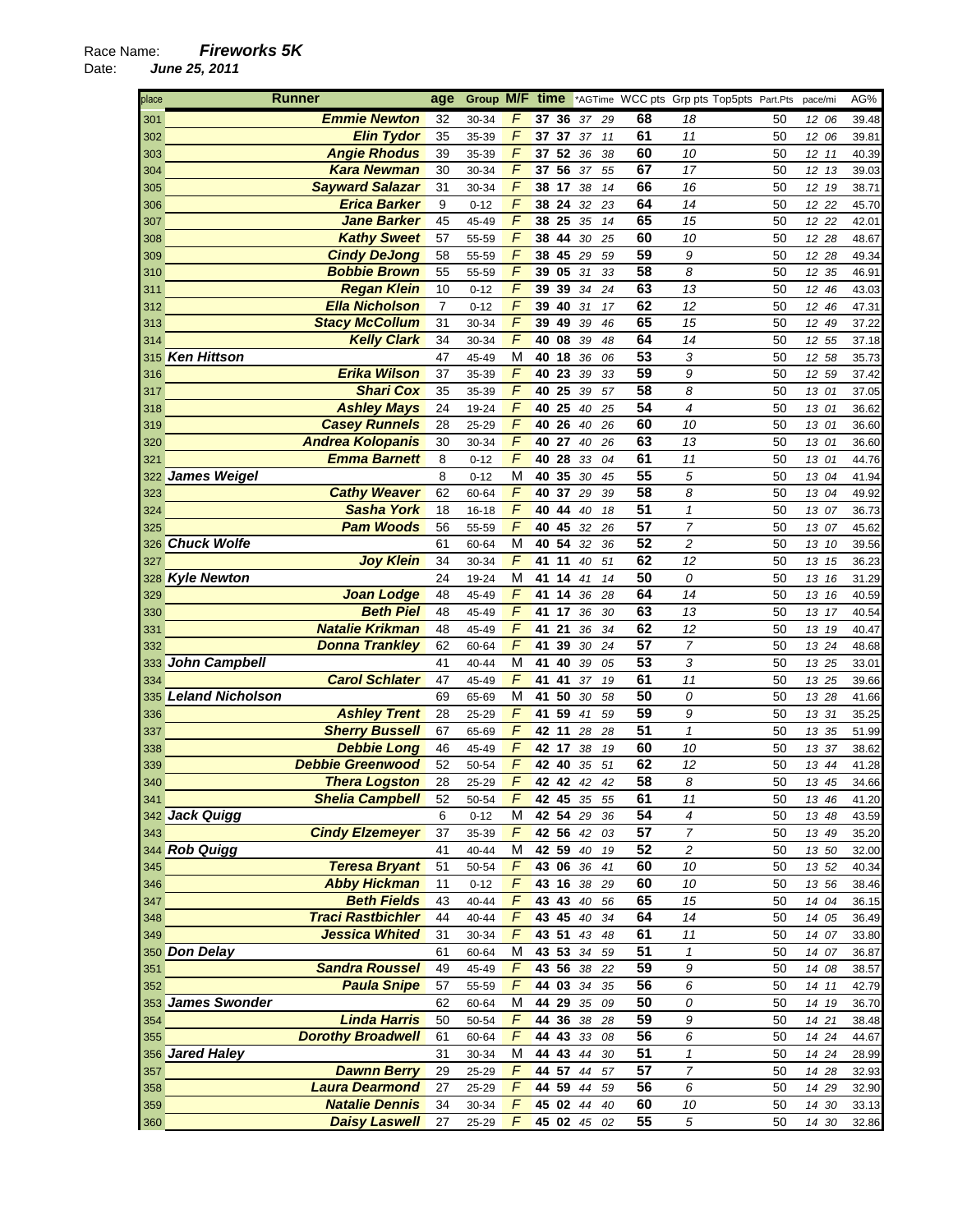| place      | <b>Runner</b>                                    | age      | Group M/F time |                     |                |          |          |          |                 | *AGTime WCC pts Grp pts Top5pts Part.Pts |          | pace/mi        | AG%            |
|------------|--------------------------------------------------|----------|----------------|---------------------|----------------|----------|----------|----------|-----------------|------------------------------------------|----------|----------------|----------------|
| 361        | Jamie Wilson                                     | 25       | 25-29          | м                   | 45 02          |          | 45       | 02       | 51              | 1                                        | 50       | 14 30          | 28.65          |
|            | 362 Everett Duncan                               | 42       | 40-44          | M                   | 45 02          |          | 41       | 56       | 51              | $\mathbf{1}$                             | 50       | 14 30          | 30.77          |
| 363        | <b>Bethan Ervin</b>                              | 43       | 40-44          | F                   | 45 04          |          | 42       | 12       | 63              | 13                                       | 50       | 14 30          | 35.07          |
| 364        | <b>Susan Frame</b>                               | 47       | 45-49          | $\sqrt{ }$          | 45 06          |          | 40       | 23       | 58              | 8                                        | 50       | 14 31          | 36.65          |
| 365        | <b>Stacey Davis</b>                              | 19       | 19-24          | F                   | 45 09          |          | 44       | 58       | 53              | 3                                        | 50       | 14 32          | 32.91          |
| 366        | <b>Valerie Upchurch</b>                          | 50       | 50-54          | F                   | 45 14          |          | 39       | 00       | 58              | 8                                        | 50       | 14 34          | 37.94          |
| 367        | <b>Stephanie Holland</b>                         | 23       | 19-24          | F                   | 45 14          |          | 45       | 14       | 52              | 2                                        | 50       | 14 34          | 32.72          |
| 368        | <b>Reagan Wilmot</b>                             | 5        | $0 - 12$       | F                   | 45             | 29       | 32       | 59       | 59              | 9                                        | 50       | 14 38          | 44.88          |
| 369        | <b>Cynthia Doulen</b>                            | 52       | 50-54          | $\overline{F}$      | 45             | 32       | 38       | 15       | 57              | $\overline{7}$                           | 50       | 14 39          | 38.69          |
| 370        | <b>Matthew Dickerson</b>                         | 29       | 25-29          | M                   | 45 33          |          | 45       | 31       | 50              | 0                                        | 50       | 14 40          | 28.35          |
| 371        | <b>Lillyan Dickerson</b>                         | 6        | $0 - 12$       | F                   | 45             | 34       | 34       | 32       | 58              | 8                                        | 50       | 14 40          | 42.86          |
| 372        | <b>Douglas Goeke</b>                             | 35       | 35-39          | М                   | 45 36          |          | 44       | 38       | 50              | 0                                        | 50       | 14 41          | 28.90          |
| 373        | <b>Leeann Goeke</b>                              | 32       | 30-34          | F                   | 45 36          |          | 45       | 28       | 59              | 9                                        | 50       | 14 41          | 32.55          |
| 374        | <b>Coralee Shearer</b>                           | 61       | 60-64          | F                   | 45 57          |          | 34       | 03       | 55              | 5                                        | 50       | 14 47          | 43.47          |
| 375        | <b>Angela Ketron</b>                             | 40       | 40-44          | $\sqrt{2}$          | 46 03          |          | 44       | 15       | 62              | 12                                       | 50       | 14 49          | 33.45          |
| 376        | <b>Krista Retter</b>                             | 39       | 35-39          | $\sqrt{2}$          | 46 03          |          | 44       | 33       | 56              | 6                                        | 50       | 14 49          | 33.22          |
| 377        | <b>Teresa Mosier</b>                             | 55       | 55-59          | F                   | 46 04          |          | 37       | 11       | 55              | 5                                        | 50       | 14 50          | 39.80          |
| 378        | <b>Kim Desantis</b>                              | 46       | 45-49          | F                   | 46 05          |          | 41       | 46       | 57              | 7                                        | 50       | 14 50          | 35.44          |
| 379        | <b>Nancy Best</b>                                | 48       | 45-49          | $\sqrt{ }$          | 46 13          |          | 40       | 52       | 56              | 6                                        | 50       | 14 53          | 36.21          |
| 380        | <b>Sarah Geise</b>                               | 57       | 55-59          | $\overline{F}$      | 46             | 14       | 36       | 18       | 54              | 4                                        | 50       | 14 53          | 40.77          |
| 381        | <b>Pamela Justice</b>                            | 41       | 40-44          | $\sqrt{ }$          | 46 15          |          | 44       | 05       | 61              | 11                                       | 50       | 14 53          | 33.57          |
| 382        | <b>James Harris</b>                              | 51       | 50-54          | М                   | 46 18          |          | 40       | 10       | 53              | 3                                        | 50       | 14 54          | 32.11          |
| 383        | <b>Brian Williamson</b>                          | 40       | 40-44          | М                   | 46 19          |          | 43       | 46       | 50              | 0                                        | 50       | 14 54          | 29.47          |
| 384        | <b>Jill Smith</b>                                | 48       | 45-49          | F                   | 46 31          |          | 41       | 08       | $\overline{55}$ | 5                                        | 50       | 14 58          | 35.98          |
| 385        | <b>Jeff Smith</b>                                | 48       | 45-49          | M                   | 46             | 31       | 41       | 21       | 52              | $\overline{c}$                           | 50       | 14 58          | 31.20          |
| 386        | Juanita Jenkins                                  | 42       | 40-44          | $\sqrt{ }$          | 46             | 33       | 43       | 59       | 60              | 10                                       | 50       | 14 59          | 33.64          |
| 387        | <b>Jen Hudnall</b>                               | 48       | 45-49          | $\overline{F}$      | 46             | 35       | 41       | 12       | 54              | 4                                        | 50       | 14 59          | 35.93          |
| 388        | <b>Nikki Adams</b>                               | 42       | 40-44          | F                   | 46 35          |          | 44       | 02       | 59              | 9                                        | 50       | 14 59          | 33.61          |
| 389        | <b>Ann Adams</b>                                 | 50       | 50-54          | F                   | 46 35          |          | 40       | 10       | 56              | 6                                        | 50       | 14 59          | 36.84          |
| 390        | <b>Myra Robinson</b>                             | 11       | $0 - 12$       | F                   | 46             | 38       | 41       | 29       | $\overline{57}$ | 7                                        | 50       | 15 01          | 35.68          |
| 391        | <b>Bridget Robinson</b>                          | 8        | $0 - 12$       | $\overline{F}$<br>F | 46             | 39       | 38       | 07       | 56              | 6                                        | 50       | 15 01          | 38.83          |
| 392        | <b>Debbie Delk</b>                               | 40       | 40-44          | F                   | 46 49<br>46 56 |          | 44       | 59       | 58<br>58        | 8                                        | 50       | 15 04          | 32.90          |
| 393        | <b>Sherry Johnson</b><br><b>Michele Robinson</b> | 32       | 30-34          | F                   | 46 59          |          | 46       | 48       | 53              | 8<br>3                                   | 50       | 15 06          | 31.63          |
| 394        | <b>Karie Miller</b>                              | 49<br>28 | 45-49          | F                   | 46 59          |          | 41<br>46 | 02<br>59 | 54              | 4                                        | 50<br>50 | 15 07          | 36.07          |
| 395        | <b>Mary Griffin</b>                              | 55       | 25-29          | F                   | 47             | 00       | 37       | 56       | 53              | 3                                        | 50       | 15 07          | 31.50          |
| 396<br>397 | <b>David Johnson</b>                             | 50       | 55-59<br>50-54 | M                   | 47 09          |          | 41       | 15       | 52              | 2                                        | 50       | 15 08<br>15 11 | 39.01<br>31.28 |
| 398        | <b>Ellen Johnson</b>                             | 62       | 60-64          | $\sqrt{2}$          | 47 09          |          | 34       | 25       | 54              | 4                                        | 50       | 15 11          | 43.00          |
| 399        | <b>Heather Lohmoeller</b>                        | 26       | 25-29          | F                   | 47 12          |          | 47       | 12       | 53              | 3                                        | 50       | 15 12          | 31.36          |
| 400        | <b>Debbie Morris</b>                             | 49       | 45-49          | F                   | 47 14          |          | 41       | 15       | 52              | 2                                        | 50       | 15 12          | 35.88          |
| 401        | <b>Beth Duncan</b>                               | 30       | 30-34          | F.                  | 47 29 47 28    |          |          |          | 57              | 7                                        | 50       | 15 17          | 31.18          |
| 402        | <b>Nelida Cortez</b>                             | 34       | 30-34          | F                   |                | 47 30 47 |          | 07       | 56              | 6                                        | 50       | 15 17          | 31.41          |
|            | 403 Brock Creech                                 | 4        | $0 - 12$       | M                   | 47 35          |          |          |          | 53              | 3                                        | 50       | 15 19          |                |
| 404        | <b>Nikki Creech</b>                              | 36       | 35-39          | F                   | 47 35 46       |          |          | 50       | 55              | 5                                        | 50       | 15 19          | 31.61          |
|            | 405 Joseph Parker                                | 54       | 50-54          | M                   | 48 16          |          | 40       | 51       | 51              | $\mathbf{1}$                             | 50       | 15 32          | 31.57          |
|            | 406 Bob Gibbs                                    | 59       | 55-59          | М                   |                | 48 19 39 |          | 12       | 51              | $\mathbf{1}$                             | 50       | 15 33          | 32.91          |
| 407        | <b>Ann Gibbs</b>                                 | 52       | 50-54          | F                   |                | 48 19 40 |          | 36       | $\overline{55}$ | 5                                        | 50       | 15 33          | 36.46          |
| 408        | <b>Deanna Heaston</b>                            | 51       | 50-54          | F                   | 48 38          |          | 41       | 24       | 54              | 4                                        | 50       | 15 39          | 35.75          |
|            | 409 Walter Heaston                               | 55       | 55-59          | M                   |                | 48 40 40 |          | 51       | 50              | 0                                        | 50       | 15 40          | 31.57          |
| 410        | <b>Nancy Williamson</b>                          | 42       | 40-44          | F                   | 48 45          |          | 46       | 05       | 57              | 7                                        | 50       | 15 41          | 32.12          |
|            | 411 Todd Moistner                                | 34       | 30-34          | M                   |                | 48 47 48 |          | 00       | 50              | 0                                        | 50       | 15 42          | 26.87          |
| 412        | <b>Jennifer Moistner</b>                         | 34       | 30-34          | F                   |                | 48 47 48 |          | 23       | $\overline{55}$ | 5                                        | 50       | 15 42          | 30.59          |
| 413        | <b>Tricia Chapman</b>                            | 27       | 25-29          | F                   |                | 49 26 49 |          | 26       | $\overline{52}$ | 2                                        | 50       | 15 55          | 29.94          |
| 414        | <b>Bonnie Hutchens</b>                           | 43       | 40-44          | F                   |                | 50 31 47 |          | 19       | 56              | 6                                        | 50       | 16 16          | 31.28          |
| 415        | <b>Kimberly Davis</b>                            | 22       | 19-24          | F                   |                | 50 32 50 |          | 32       | 51              | $\mathbf{1}$                             | 50       | 16 16          | 29.29          |
| 416        | <b>Brittany Jester</b>                           | 23       | 19-24          | F                   |                | 50 32 50 |          | 32       | 50              | 0                                        | 50       | 16 16          | 29.29          |
|            | 417 Robert Hutchens                              | 45       | 45-49          | М                   |                | 50 38 46 |          | 04       | 51              | $\mathbf{1}$                             | 50       | 16 18          | 28.00          |
|            | 418 Gabriel Zuver                                | 11       | $0 - 12$       | M                   |                | 50 43 42 |          | 46       | 52              | 2                                        | 50       | 16 19          | 30.16          |
| 419        | <b>Pam Dailey</b>                                | 54       | 50-54          | F                   |                | 50 43 41 |          | 30       | 53              | 3                                        | 50       | 16 19          | 35.67          |
| 420        | <b>Heather Elliot</b>                            | 38       | 35-39          | F                   |                | 50 49 49 |          | 29       | 54              | 4                                        | 50       | 16 21          | 29.91          |